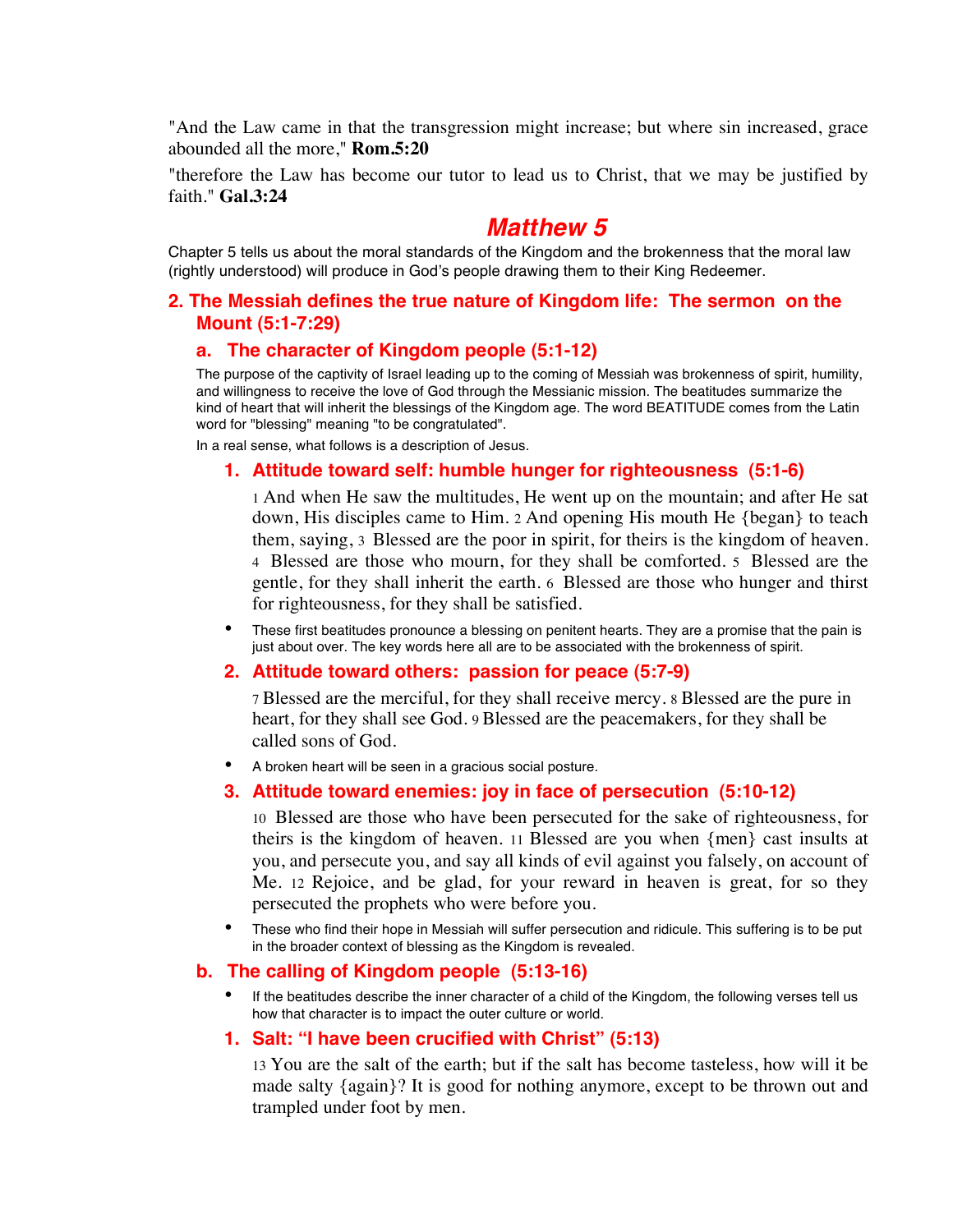- What is salt and what is light? Are they related to the character described in the beatitudes?
- The remnant of penitent Jews are to set the pace for the nation. They are to take care not to lose their edge as expressed in the beatitudes.

## **2. Light: "Christ liveth in me" (5:14-16)**

14 You are the light of the world. A city set on a hill cannot be hidden. 15 Nor do {men} light a lamp, and put it under the peck-measure, but on the lampstand; and it gives light to all who are in the house. 16 Let your light shine before men in such a way that they may see your good works, and glorify your Father who is in heaven.

## **c. The conduct of Kingdom people (5:17-7:27))**

## **1. In respect to moral purity (5:17-48)**

## **a. The letter of the law. (5:17-20)**

17 Do not think that I came to abolish the Law or the Prophets; I did not come to abolish, but to fulfill. 18 For truly I say to you, until heaven and earth pass away, not the smallest letter or stroke shall pass away from the Law, until all is accomplished. 19 Whoever then annuls one of the least of these commandments, and so teaches others, shall be called least in the kingdom of heaven; but whoever keeps and teaches {them,} he shall be called great in the kingdom of heaven. 20 For I say to you, that unless your righteousness surpasses {that} of the scribes and Pharisees, you shall not enter the kingdom of heaven.

- The standards of righteousness demanded by God is very great. Every bit of the Law's demands must be fulfilled before there can be participation in the Kingdom of God.
- Jesus claim to "fulfill" the Law's demands is best understood as a reference to His sinless life and substitutionary death.

# **b. The spirit of the law. (5:21-48)**

- Lest there be a misunderstanding of how deeply the demands of the Law reach, we are to understand that no one leaves with confidence in his or her self-righteousness.
- This teaching is designed to convict all of their need for a savior, not confirm some over against others.

# **1. with respect to how we treat others (5:21-26)**

21 You have heard that the ancients were told, ' *You shall not commit murder'* and 'Whoever commits murder shall be liable to the court.' 22 But I say to you that everyone who is angry with his brother shall be guilty before the court; and whoever shall say to his brother, 'Raca,' shall be guilty before the supreme court; and whoever shall say, 'You fool,' shall be guilty {enough to go} into the fiery hell. 23 If therefore you are presenting your offering at the altar, and there remember that your brother has something against you, 24 leave your offering there before the altar, and go your way; first be reconciled to your brother, and then come and present your offering. 25 Make friends quickly with your opponent at law while you are with him on the way, in order that your opponent may not deliver you to the judge, and the judge to the officer, and you be thrown into prison. 26 Truly I say to you, you shall not come out of there, until you have paid up the last cent.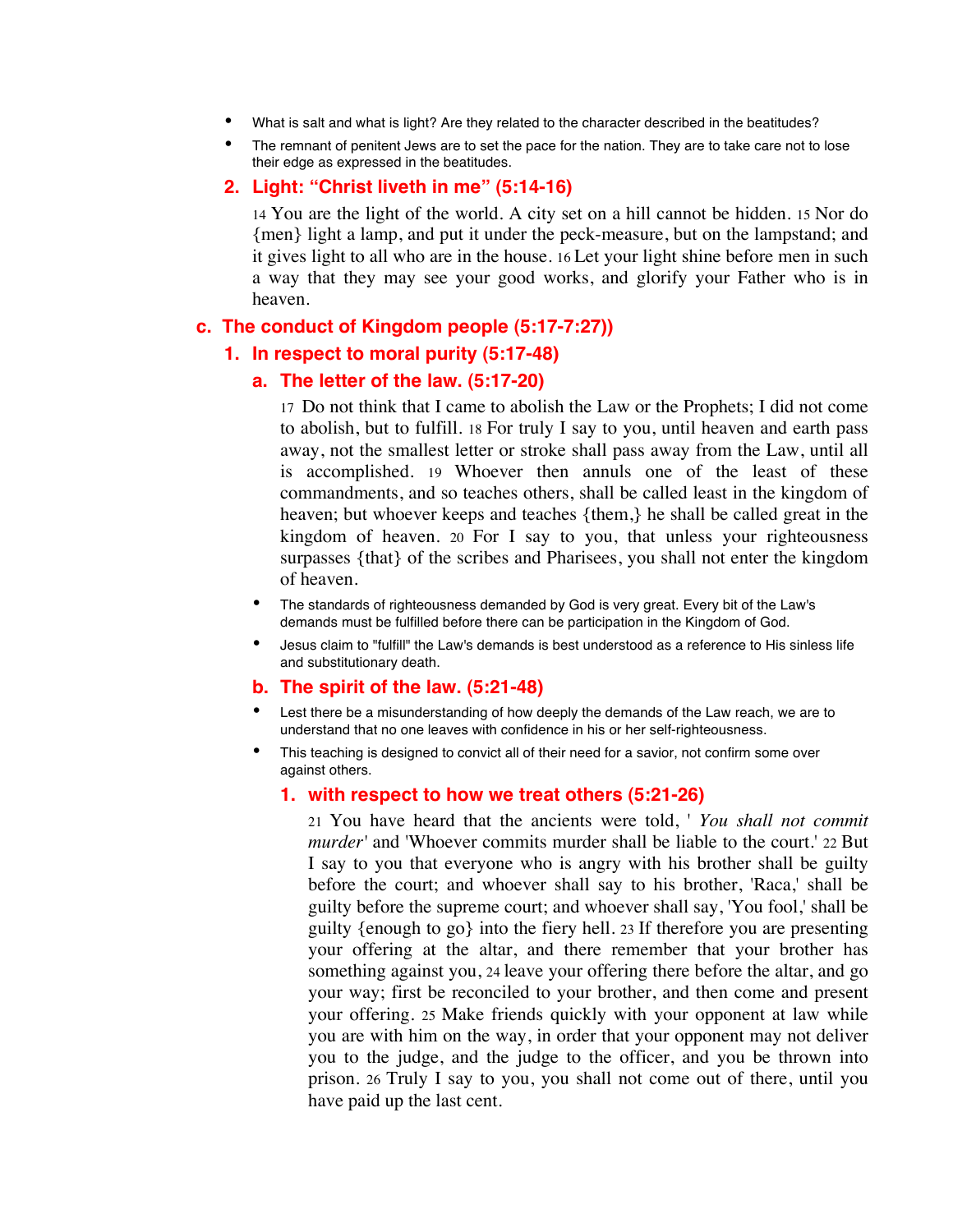• These first beatitudes pronounce a blessing on penitent hearts. They are a promise that the pain is just about over.

## **2. with respect to how we treat marriage (5:27-32)**

27 You have heard that it was said, ' *You shall not commit adultery'*; 28 but I say to you, that everyone who looks on a woman to lust for her has committed adultery with her already in his heart. 30 And if your right hand makes you stumble, cut it off, and throw it from you; for it is better for you that one of the parts of your body perish, than for your whole body to go into hell. 31 And it was said, ' *Whoever sends his wife away, let him give her a certificate of divorce'*; 32 but I say to you that everyone who divorces his wife, except for {the} cause of unchastity, makes her commit adultery; and whoever marries a divorced woman commits adultery.

- These first beatitudes pronounce a blessing on penitent hearts. They are a promise that the pain is just about over.
- Jesus does not expect people to solve a problem of lust by removing their eye as lust is in the mind. The point is that the breaking of the law is an eternal life and death matter.
- The reference to "unchastity" in verse 32 is best understood as unfaithfulness during betrothal or in the case of unlawful marriage.
- The unlawfully divorced woman (assuming she remarries) will be an adulterous.

#### **3. with respect to how we treat oaths (5:33-37)**

33 Again, you have heard that the ancients were told, ' *You shall not make false vows, but shall fulfill your vows to the Lord.*'34 But I say to you, make no oath at all, either by heaven, for it is the throne of God, 35 or by the earth, for it is the footstool of His feet, or by Jerusalem, for it is *the city of the great King*.36 Nor shall you make an oath by your head, for you cannot make one hair white or black. 37 But let your statement be, 'Yes, yes' {or} 'No, no'; and anything beyond these is of evil.

• Kingdom people should not need to make an oath. Their word should be good enough without a contract of blessing and cursing attached.

#### **4. with respect to how we treat evil doers (5:38-42)**

38 You have heard that it was said, ' *An eye for an eye, and a tooth for a tooth.*'39 But I say to you, do not resist him who is evil; but whoever slaps you on your right cheek, turn to him the other also. 40 And if anyone wants to sue you, and take your shirt, let him have your coat also. 41 And whoever shall force you to go one mile, go with him two. 42 Give to him who asks of you, and do not turn away from him who wants to borrow from you.

- Don't seek revenge or even justice but seek to bless those who would mistreat you. This is a sure sign that your hope is beyond this life.
- This text (taken literally) has been the basis of Christian pacifism. The context is injustice to oneself. It does not suggest that we should stand by and watch others be abused without helping.

#### **5. with respect to how we treat our enemies (5:43-48)**

43 "You have heard that it was said, ' *You shall love your neighbor*, and hate your enemy.'44 But I say to you, love your enemies, and pray for those who persecute you 45 in order that you may be sons of your Father who is